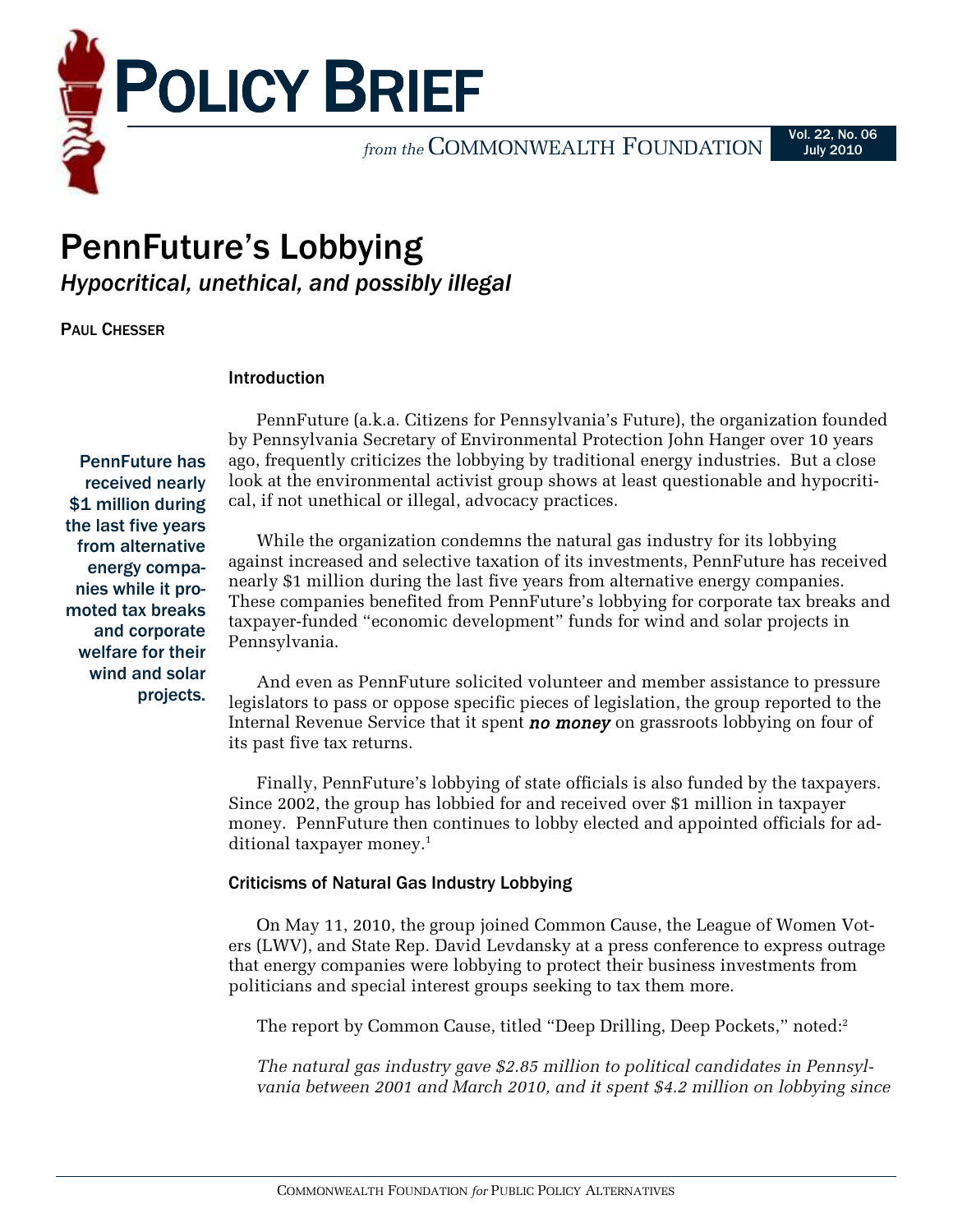*Pennsylvania began requiring lobbyist reporting in 2007. Spending in both categories has spiked since 2008 as new drilling techniques have enabled the industry to more fully exploit the Marcellus Shale. This spike also comes as the industry is seeking to defeat a proposed severance tax on natural gas extraction, defeat a moratorium on drilling in state-owned lands, defeat or delay tougher environmental regulations, and keep information about exactly what mixtures of chemicals are used in natural gas extraction secret.*

That Common Cause and LWV would single out the natural gas industry with such scrutiny reveals their own biases. But assuming their calculations are accurate, the figures show the natural gas industry gave an average of \$285,000 to candidates each year and spent an annual average of \$1.2 million on lobbying since 2007. That's significant, but as both sides acknowledge, much is at stake with accessing Pennsylvania's natural resources. But rather than lobbying for a taxpayer handout—as PennFuture does for its financial backers (which is documented later in this policy brief)—the natural gas industry is simply trying to thwart the imposition of an additional tax that wind and solar energy companies are not compelled to pay.

PennFuture's wellfunded advocacy for specific laws on behalf of its activist donors and the heavily-subsidized alternative energy industry did not prevent it from attacking opponents namely the natural gas industry.

The media and the general public should understand that affluent environmentalists and the alternative energy industry are no shrinking violets when protecting *their* tax breaks, subsidies and ideologies. They poured nearly \$13 million over a five-year period into PennFuture—only one of dozens of environmental interest groups and lobbying firms advocating their causes in Harrisburg—illustrating the power they wield in Pennsylvania politics.

As for participation in electoral politics, just the members of the Heinz family (The Heinz Endowments) and Haas family (William Penn Foundation)—both among PennFuture's backers—alone donated more than \$220,000 to Pennsylvania candidates and political parties<sup>3</sup> over the last 10 years. It's not hard to imagine that their fellow donors followed suit, but unfortunately organizations that track political money do not categorize donors according to their environmental advocacy views.

#### What the Law Says

PennFuture is organized as a tax-exempt nonprofit organization under Section 501(c)(3) of the United States Internal Revenue Code, classified as an educational group whose donors may write off their charitable gifts as tax deductions. Under law, such nonprofits are prohibited from campaign and election activities, and may only conduct limited lobbying—either directly with elected officials or indirectly by enlisting public action ("grassroots" support)—for or against specific legislation or regulation.

Every year nonprofits must report on their federal tax return (IRS Form 990) the amount spent for each category of lobbying (direct and indirect). In order to preserve their tax-exempt status, they may only devote a minimal percentage of their annual expenditures to lobbying.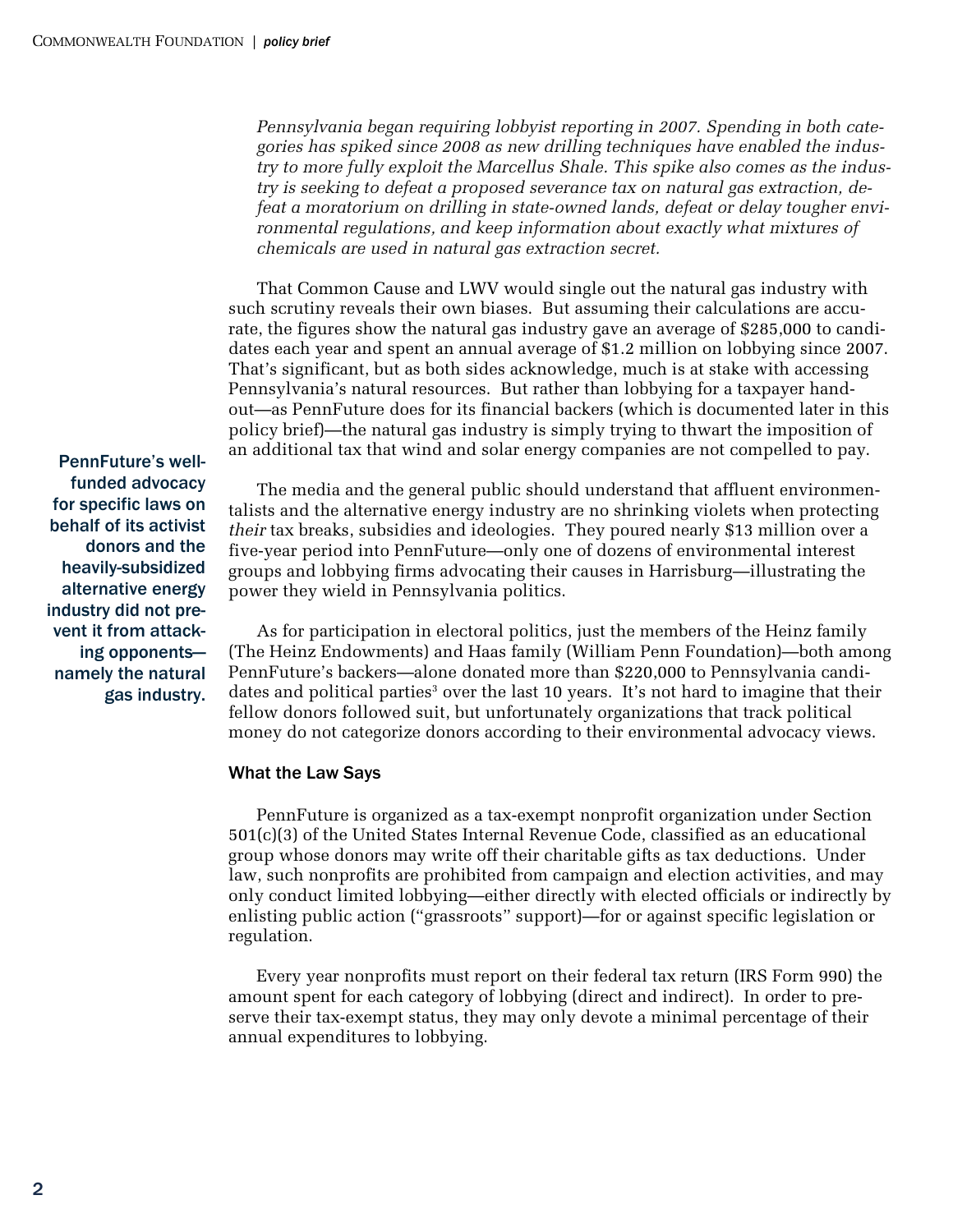According to the past five years of Form 990, filed by PennFuture, the group reported the following amounts spent for direct and indirect (grassroots) lobbying:<sup>4</sup>

Indirect

|          |                    |               | indirect     |                     |            |
|----------|--------------------|---------------|--------------|---------------------|------------|
|          |                    | <b>Direct</b> | (Grassroots) | Total               |            |
| Tax Year | <b>Fiscal Year</b> | Lobbying      | Lobbying     | <b>Expenditures</b> | % Lobbying |
| 2004     | 2004-05            | \$185.511     | \$0          | \$2,322,346         | 8.0%       |
| 2005     | 2005-06            | \$44,396      | \$0          | \$2,553,701         | 1.7%       |
| 2006     | 2006-07            | \$70.994      | \$0          | \$2.545.051         | 2.8%       |
| 2007     | 2007-08            | \$5,944       | \$0          | \$2,558,904         | 0.2%       |
| 2008     | 2008-09            | \$30,000      | \$4,257      | \$2,601,435         | 1.3%       |

#### CHART 1: PennFuture Direct/Indirect Lobbying, as reported to IRS

Every legislative session, the Commonwealth of Pennsylvania requires all lobbyists, and lobbying firms, to register with the Department of State and to identify who they will represent. Likewise all businesses, organizations, associations, groups called "principals"—must also register with the State and identify the lobbyists and firms that represent them. Principals in Pennsylvania must also file quarterly reports that disclose their lobbying expenses for the period, separating amounts for gifts, direct lobbying, and indirect lobbying (known as grassroots "calls to action").

According to PennFuture's lobbying disclosure expense reports dating back to January 2007, the group reported to the Pennsylvania Department of State the following total amounts spent for direct and indirect (grassroots) lobbying:<sup>5</sup>

CHART 2: PennFuture Direct/Indirect Lobbying, as reported to State

|                 |                    |               | Indirect     | Total                |            |
|-----------------|--------------------|---------------|--------------|----------------------|------------|
|                 |                    | <b>Direct</b> | (Grassroots) | <b>Expenditures</b>  |            |
| <b>Tax Year</b> | <b>Fiscal Year</b> | Lobbying      | Lobbying     | (IRS)                | % Lobbying |
| 2006(1/2)       | Jan-Jun '07        | \$57.644      | \$19,290     | $$1,272,525 \ (1/2)$ | 6.0%       |
| 2007            | 2007-08            | \$81,516      | \$11,591     | \$2,558,904          | 3.6%       |
| 2008            | 2008-09            | \$80,505      | \$8,559      | \$2,601,435          | 3.4%       |
| 2009(3/4)       | 2009-10            | \$34,889      | \$5,033      | ΝA                   | <b>NA</b>  |

In addition to the direct and indirect lobbying amounts, PennFuture also reported it gave state officials or employees gifts or hospitality valued at \$12,291 (\$596 in 2006, \$3,551 in 2007, \$2,535 in 2008, \$5,609 in 2009) during the same three-year time frame.

Whether an organization is fulfilling federal or state requirements, it is required by law to truthfully and accurately report its expenditures for lobbying activities. As shown above and as illustrated by what follows, evidence suggests that PennFuture severely underreports to the IRS its true expenses for the purposes of lobbying for and against legislation and regulation.

Evidence suggests that PennFuture severely underreports to the IRS its true expenses for lobbying for and against legislation and regulation.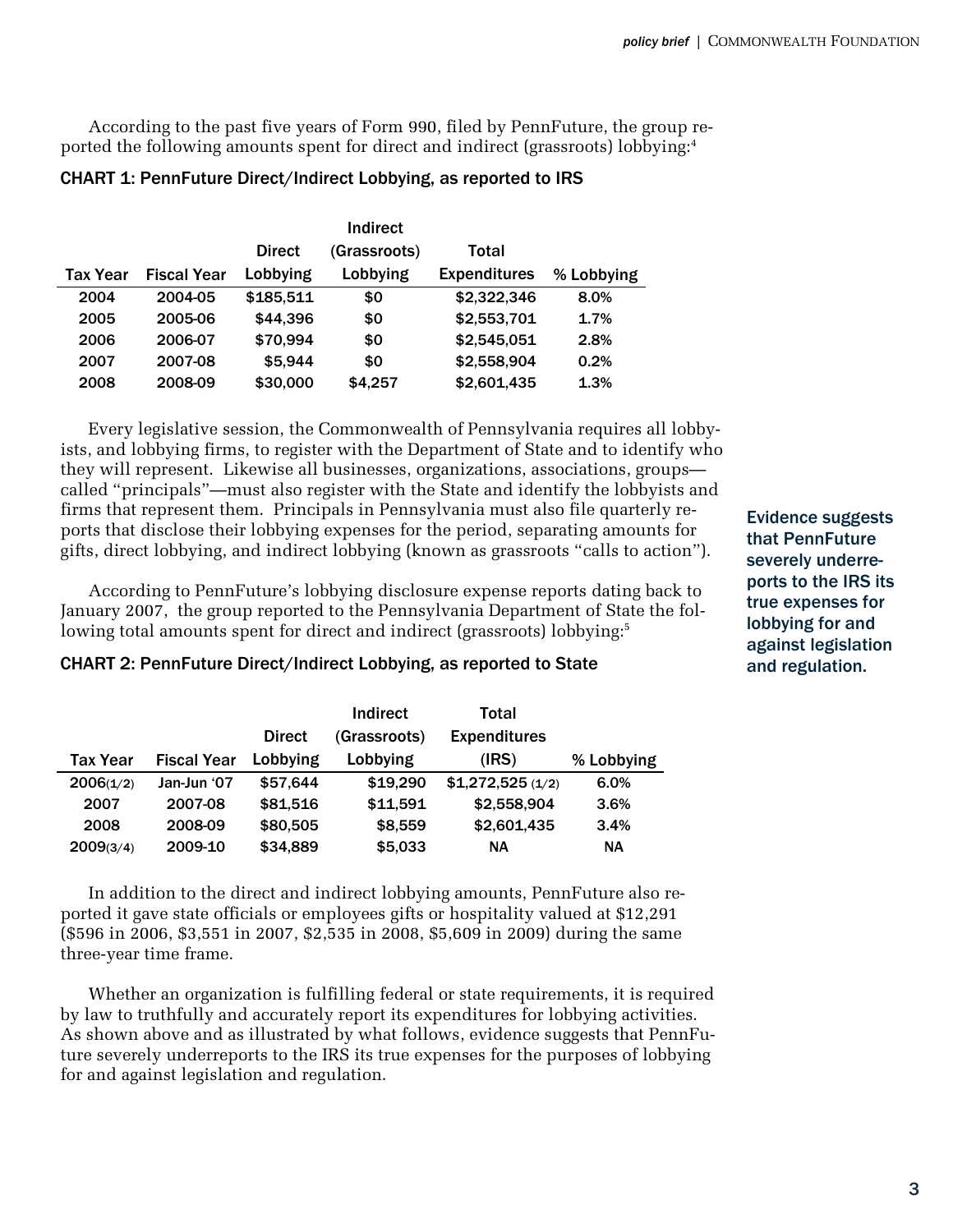# PennFuture's Indirect Lobbying

Based upon information from published reports, tax returns, public statements, legislators' comments, and its own website, PennFuture appears to lobby lawmakers—directly and indirectly—to a much greater extent than it discloses to the IRS. This could potentially endanger its status as a tax-exempt nonprofit organization.

In its effort to inspire action, PennFuture encourages potential supporters to engage in the political process:<sup>6</sup>

*PennFuture truly could not be successful without the continued involvement of our members and supporters. As a public interest group, we thrive most when we have citizens engaging in our work, writing to their legislators and attending our events.* 

*You can help PennFuture continue to grow and succeed through many of our volunteer opportunities. No matter where you are in the Commonwealth, you can help us with tasks such as writing letters to newspapers, event planning, data entry or visiting with legislators.*

The group makes an impassioned plea for volunteers to assist with achieving its legislative and government regulation goals. Among the victories it claims to have achieved in recent years:<sup>7</sup>

*"We stood up to polluters and fought for a strong state rule to clean up toxic mercury pollution from the Commonwealth's power plants."* 

*"We lead the fight for passage of a new law that requires the state's electricity providers to supply ever larger amounts of renewable energy to their customers."* 

*"We won \$80 million to support clean, renewable electricity in utility cases."* 

*"We convinced Governor Rendell to support a nearly \$1 billion bond issue for environmental funding."* 

"Fighting" for the implementation of rules and passage of laws, and showing support for a specific bond issue, clearly falls into the category of lobbying—and even campaigning. Similar to those above, PennFuture said it played an important role in other "victories," according to the "Legislative and Public Policy" section of its website:<sup>8</sup>

*"We helped pass the historic \$625 million Growing Greener Bond in June, 2005 that will protect drinking water, restore streams, and preserve natural areas . . . the BIGGEST environmental bond in the history of Pennsylvania;"* 

*"We led the charge to enact and implement the historic clean energy law (Alternative Energy Portfolio Standard) that will require eight times more electricity from wind, solar and other clean electricity sources and enough wind power alone for one million homes, creating a true clean electricity revolution;"* 

"Fighting" for the implementation of rules and passage of laws, and showing support for a specific bond issue, clearly falls into the category of lobbying—and even campaigning.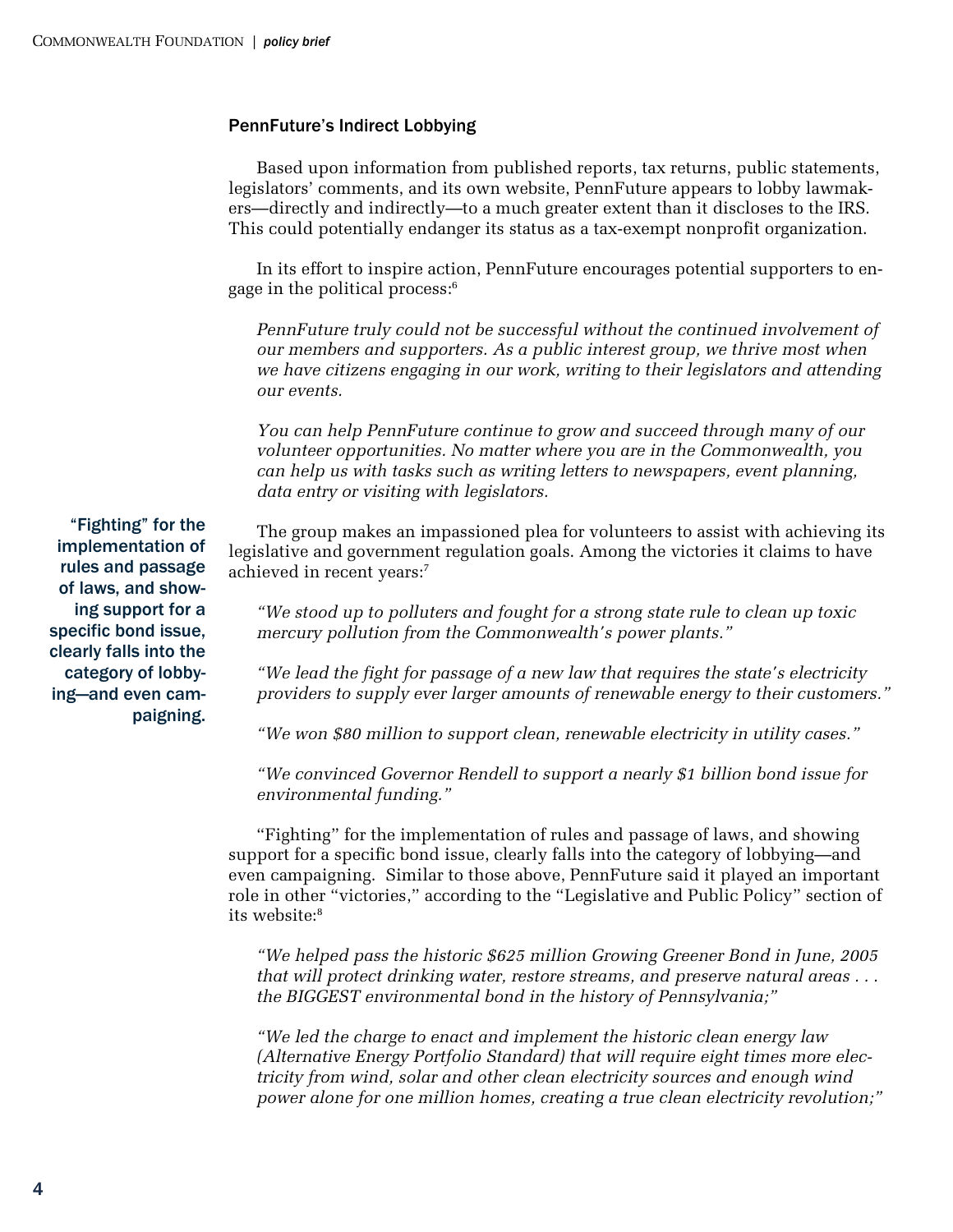*"We led the fight for a state rule to cut mercury pollution by 90 percent and a clean car rule that will cut pollution and increase Pennsylvanian's ability to buy new clean cars…"* 

Even more explicitly, PennFuture hosts pages on its website in which supporters and volunteers can easily personalize pre-written letters—and email them to legislators—that clearly favor specific bills under consideration. One such letter<sup>9</sup> calls upon volunteers to ask their representative to "Please support HB 80 to create clean energy jobs." The body of the message for legislators urges:

*Please support HB 80 -- legislation that will advance clean energy requirements in Pennsylvania to create green jobs and reduce global warming emissions here at home. HB 80 would expand and increase the renewable energy requirements set forth by the landmark Alternative Energy Portfolio Standard of 2004 that have helped attract dozens of renewable energy companies and thousands of clean energy jobs to Pennsylvania. But now many other states have passed or expanded their own renewable energy requirements. In order to stay economically competitive and continue to attract and grow these businesses, we must pass HB 80.*

And perhaps least ambiguously, PennFuture annually sponsors a "Lobby Day" for supporters and volunteers at the State Capitol in Harrisburg. The June 15, 2010, edition was advertised as a five-hour long effort:<sup>10</sup>

*"… calling on our state legislators to be heroes by:* 

*"Enacting a natural gas impact fee, or severance tax, to ensure that natural gas drillers- not Pennsylvania taxpayers – shoulder the public costs associated with increased drilling; and* 

*"Passing HB 2235, the Save Our Forests legislation, in the Senate. This bill will put a freeze on new leases for natural gas drilling in our state forests."* 

In 2008, PennFuture co-sponsored a similar Lobby Day on June 10, during which it asked its supporters to lobby state senators to vote in favor of the Energy Savings Bill and the Clean Energy Funding Bill, both of which had already passed in the House.<sup>11</sup>

Despite clearly engaging in grassroots advocacy, PennFuture reported to the IRS that it had no grassroots expenditures for that fiscal year. Considering its aggressive and well-organized approach, and past successes, assertions that its efforts cost nothing are absurd.

#### PennFuture's Direct Lobbying

PennFuture's direct lobbying reports are equally questionable. One Republican legislator interviewed for this report wrote in an email that he had "voluminous" emails from the group "urging support or opposition to bills and amendments." Another GOP lawmaker said, "As legislators, we get emails in newsletter form from PennFuture several times a week. I would consider this lobbying."

Despite clearly engaging in grassroots advocacy, PennFuture reported to the IRS that it had no grassroots expenditures for that fiscal year.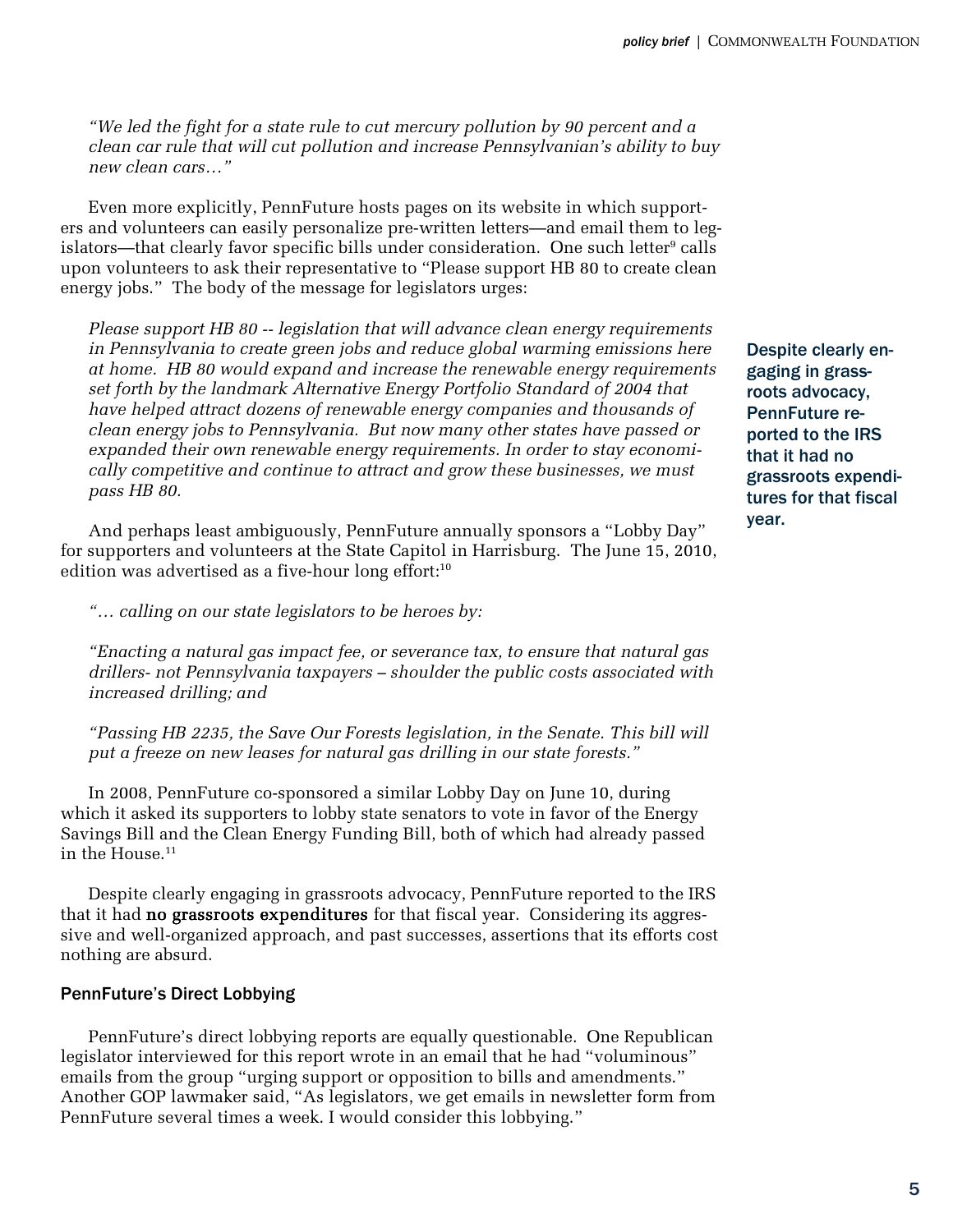Since 2004, when they reported \$185,511 in direct lobbying to the IRS, PennFuture reported an average of about \$38,000 in such expenditures in the four years following. Considering the high-priced nature of the individuals lobbying and the constant communication to plead its cases, the numbers PennFuture reports are just not believable.

PennFuture not only exhorts supporters and members to contact lawmakers to act on specific legislation, but it pays handsomely for employees and powerful consultants to lobby as well. The organization's high-profile presidents, both past and present, can easily be categorized as its top lobbyists.

Its founding president, John Hanger, wielded so much influence that he was appointed Gov. Ed Rendell's Secretary of Environmental Protection in 2008 after 10 years with PennFuture. According to the group's five most recent IRS tax returns, Hanger's annual salary and benefits rose from \$119,337 in 2004 to 140,884 for the partial year he worked at PennFuture in 2008.

Like Hanger, current PennFuture President Katherine "Jan" Jarrett is functionally a lobbyist. Her salary and benefits rose from \$85,138 as the group's vice president—less than PennFuture's three staff attorneys, treasurer, and communications director—to a reported \$117,464.

Today, PennFuture is nothing short of a lobbying powerhouse in the state Capitol. In addition to its arsenal of volunteers, cadre of attorneys, and its president, it employs at least one full-time legislative envoy and has at its disposal one of the most influential Republican lobbying firms in Harrisburg: Commonwealth Strategic Solutions / Long, Nyquist & Associates.

## Who Funds PennFuture's Lobbying?

PennFuture's legislative activity has also been accompanied by increases in taxpayer-funded grants from state government. Given the organization's historic ties to John Hanger, it is not surprising that PennFuture has received millions of taxpayer dollars. Completing the circle of funding, a.k.a. the iron triangle, PennFuture then uses that money to lobby for even higher taxes and fees, more mandates, and taxpayer-funded grants.<sup>12</sup>

According to a Right-to-Know request from the Pennsylvania Department of Treasury, PennFuture received taxpayer money over and above the amounts reported in its federal tax returns in three of the past five years (see CHART 3, next page). However, the Department noted that the total of taxpayer dollars sent to PennFuture may not be comprehensive. Indeed, in May 2007, then-president John Hanger admitted to Capitolwire, an online Capitol news service, that PennFuture had received about \$430,000 in taxpayer money to fund the organization's operations. Capitolwire further noted that in FY2005 and FY2006, the Department of Environmental Protection and the Energy Development Authority approved grants to PennFuture totaling over \$1,000,000.<sup>13</sup> These large discrepancies between what PennFuture reported to the IRS and what Hanger admitted to in the media should cause someone to question PennFuture's compliance with state and federal laws.

PennFuture received taxpayer money over and above the amounts reported in its federal tax returns in three of five years.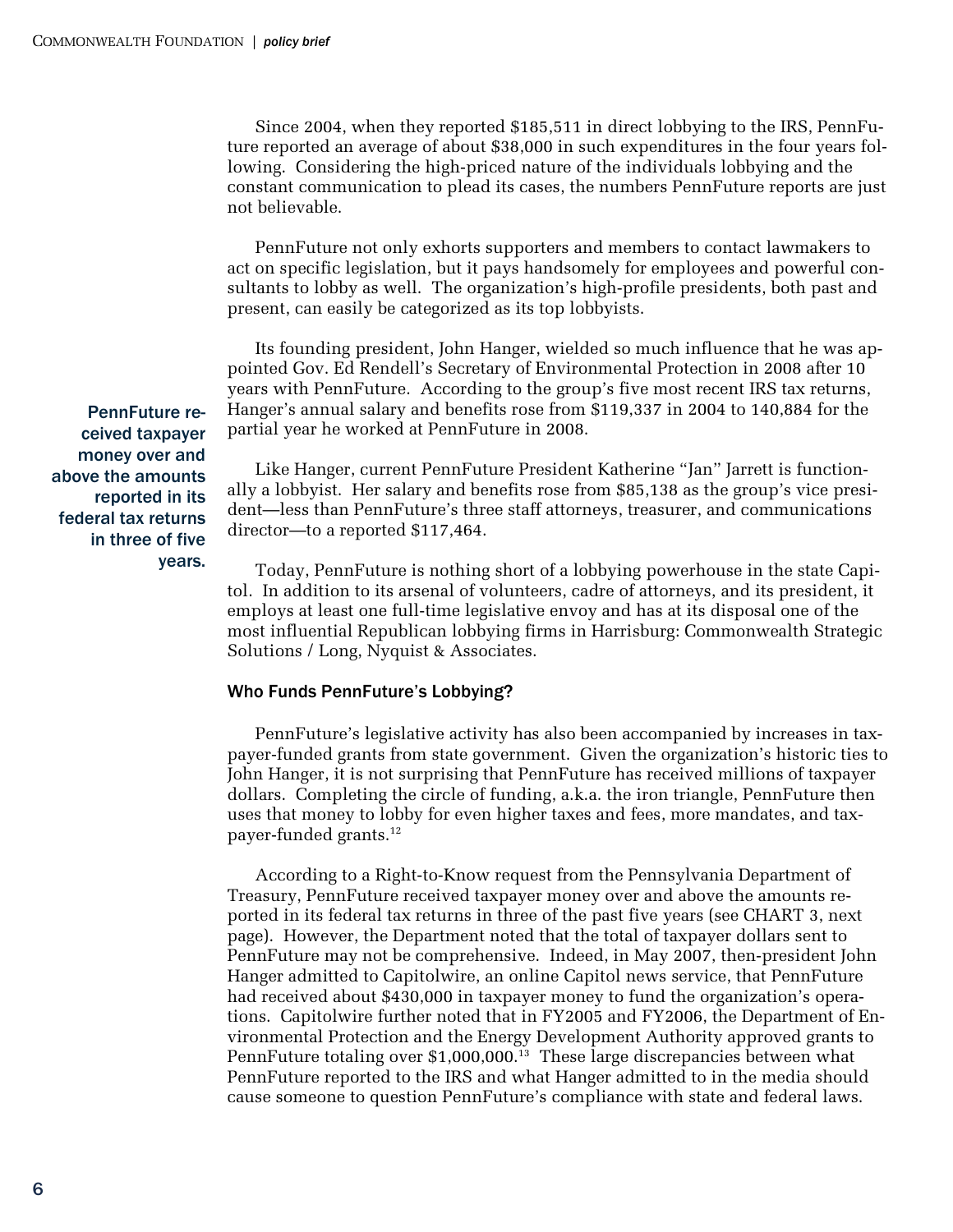|                    | <b>Taxpayer-Funded Grants</b>      | <b>Taxpayer-Funded Grants</b>      | <b>State Government</b> |
|--------------------|------------------------------------|------------------------------------|-------------------------|
| <b>Fiscal Year</b> | (according to PennFuture IRS 990s) | (according to PA Dept of Treasury) | <b>Funding Source</b>   |
| 2002-03            | NА                                 | \$172,055                          | <b>DOT</b>              |
| 2003-04            | NΑ                                 | \$118,800                          | DEP/DOT                 |
| 2004-05            | \$325,000                          | \$372,000                          | DEP/DCED                |
| 2005-06            | \$0                                | \$32,789                           | <b>DEP</b>              |
| 2006-07            | \$193,955                          | \$193,955                          | DEP/DCED                |
| 2007-08            | \$65,311                           | \$65,311                           | <b>DEP</b>              |
| 2008-09            | \$213,250                          | \$233,561                          | DEP/DCED                |
| <b>Total</b>       |                                    | \$1,188,471                        |                         |

## CHART 3: PennFuture Taxpayer-Funded Grants, 2002-2009

PennFuture's lobbying successes have also led to increased loyalty from foundations that support its work. For example, the Energy Foundation (2004 revenues: \$10.8 million; 2008 revenues: \$102.9 million) granted PennFuture \$48,000 in 2004, but by 2008 the Foundation increased its investment to \$193,000.

That investment, however, paled in comparison to the significant cash infusion from three well-heeled Pennsylvania-based foundations: The Heinz Endowments, William Penn Foundation, and the Pew Charitable Trusts. All three foundations invest millions of dollars in organizations like PennFuture which advocate for taxpayer subsidization of less efficient and expensive "alternative" energy forms.<sup>14</sup>

CHART 4: PennFuture Major Foundation Support, 2005-2009

| <b>Grant Year</b> | <b>Heinz Endowments</b><br><b>William Penn Foundation</b> |             | <b>Pew Charitable Trusts</b> |  |  |
|-------------------|-----------------------------------------------------------|-------------|------------------------------|--|--|
| 2005              | \$897,000                                                 | \$340,000   | \$1,320,000 (2003)           |  |  |
| 2006              | \$0                                                       | \$660,000   | \$1,320,000                  |  |  |
| 2007              | \$747,000                                                 | \$550,000   | \$0                          |  |  |
| 2008              | \$747,000                                                 | \$1,000,000 | \$0                          |  |  |
| 2009              | \$1,950,000                                               | \$0         | \$0                          |  |  |
| Total             | \$4,341,000                                               | \$2,550,000 | \$2,640,000                  |  |  |

Of course, these subsidies go directly to many of the companies that also provide financial support to PennFuture's direct and indirect lobbying of legislators and regulators.

PennFuture could very well be considered the *de facto* state lobbyist for dozens of alternative energy companies. Over the last 10 years, many wind and solar businesses, most for a four- or five-figure sum, happily saw PennFuture promote legislation—including the push for renewable mandates in House Bill 80 and House Bill 2405—that would increase subsidies and tax breaks for the products and services they sold. Even the "Big Oil" giant BP donated a total of \$40,000 in recent years!

PennFuture could be considered the *de facto* state lobbyist for dozens of alternative energy companies.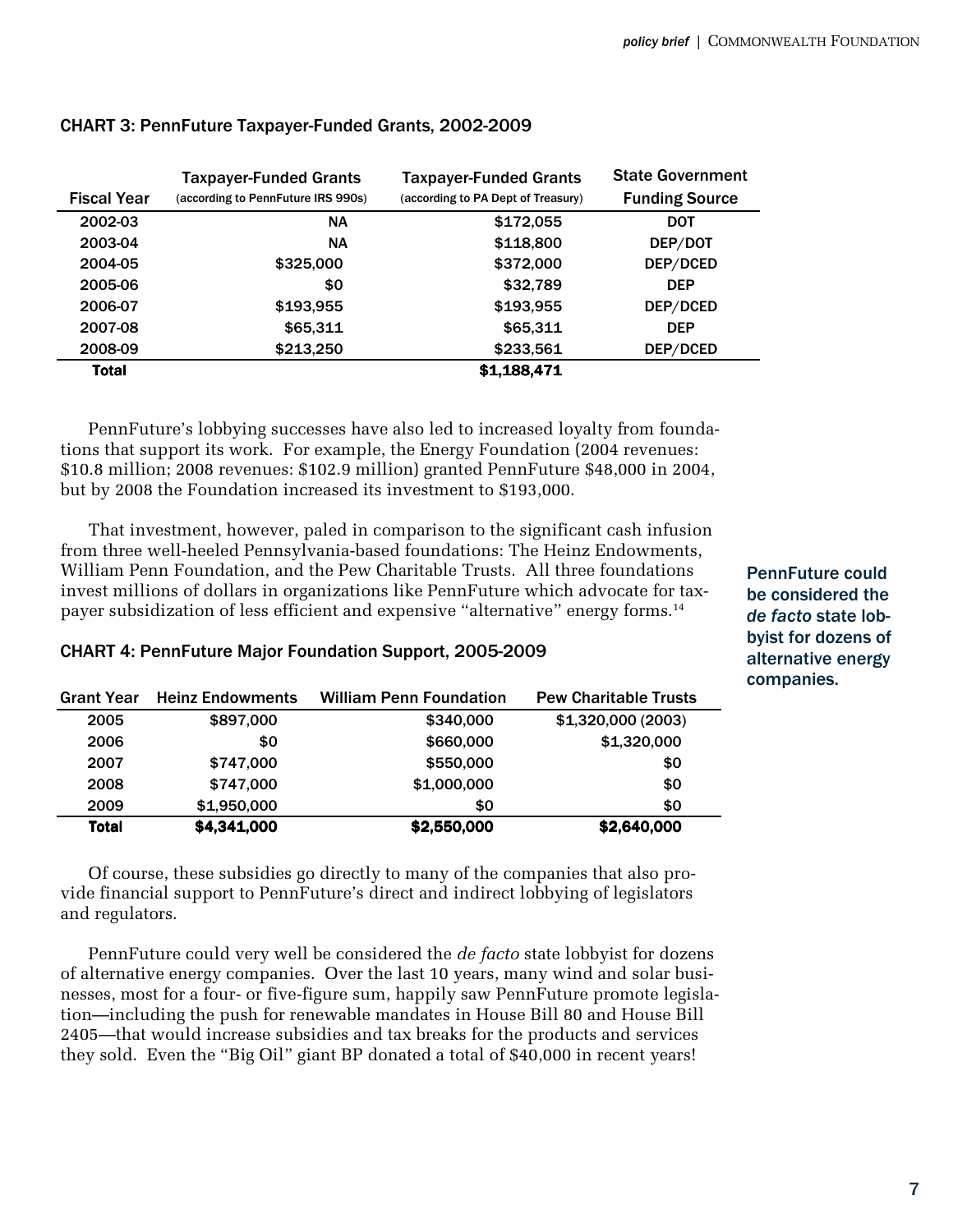The contributions to PennFuture from alternative energy businesses and advocacy groups—which represent major contributions disclosed on its IRS tax returns and is not exhaustive—total more than \$912,000 over a five-year period (see CHART 5, next page).

#### Conclusion

As documented in this report, PennFuture spends a significant amount of time and money enlisting lobbyists, supporters, and volunteers to contact legislators to advocate for or against legislation and regulation. And while it is instructive to highlight PennFuture's hypocritical, unethical and possibly illegal activities, of greatest concern is the undue influence and impact this organization has on the policy-making process in Pennsylvania under the guise of the "public interest."

As an educational non-profit under the IRS 501(c)(3) code, PennFuture is prohibited from being organized or operated for the benefit of private interests, nor can it attempt to influence legislation (lobby) as a *substantial* part of its activities. Yet given PennFuture's own representation of itself as an "action organization" and its significant financial support from private interests seeking public benefits, PennFuture appears to be serving as a "lobbying laundering" organization for alternative energy special interests rather than the public interest.

Companies such as BP, Gamesa Energy, Iberdrola Renewables, and others have poured tens of thousands of dollars into the promotion of tax breaks, subsidies, and mandates for their products, yet thanks to PennFuture were able to avoid Pennsylvania's lobbying disclosure laws.

PennFuture's lobbying activities and expenditures during the last five years certainly place it in the top echelon of attention-getters in Harrisburg. It has learned to play the political game of money and relationships well. But while PennFuture points fingers at its opponents, it ignores its own lack of honesty and transparency as evidence by its own conflicting reports to state and federal government agencies. PennFuture may or may not have run afoul of the law, but the amounts it says it spends on lobbying do not align with the robust nature of its activities. That should give state legislators substantive reasons to question the motivations and activities of PennFuture. It should also be a source of curiosity for both state and IRS investigators.

While PennFuture points fingers at its opponents, it ignores its own lack of honesty and transparency as evidence by its own conflicting reports to state and federal government agencies.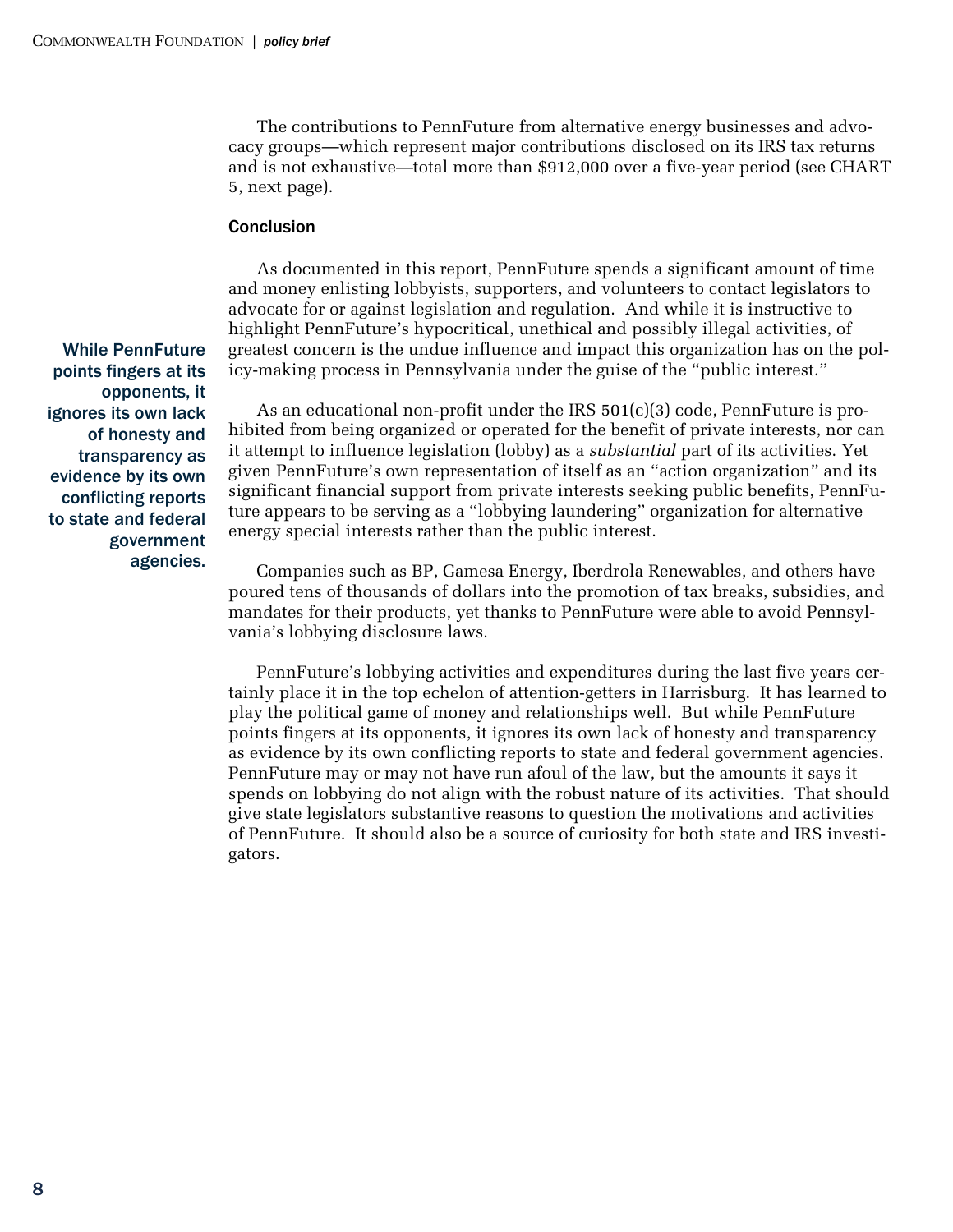## CHART 5: PennFuture De Facto Lobbyists for Alternative Energy Companies, 2004-2008

| <b>Contributor</b>          | <b>Headquarters</b> | Year | Amount   | <b>Contributor</b>             | <b>Headquarters</b>    | Year | Amount   |
|-----------------------------|---------------------|------|----------|--------------------------------|------------------------|------|----------|
| <b>Acciona Energy</b>       | Chicago, IL         | 2007 | \$20,000 | <b>Highland New Wind</b>       | Harrisonburg, VA       | 2006 | \$12,000 |
|                             |                     | 2008 | \$15,000 |                                |                        | 2007 | \$10,000 |
| <b>AES Corporation</b>      | Arlington, VA       | 2005 | \$17,000 | <b>Horizon Wind Energy</b>     | Houston, TX            | 2007 | \$6,500  |
|                             |                     | 2006 | \$15,000 | <b>Hybrid Ventures LLC</b>     | Lancaster, PA          | 2007 | \$9,250  |
|                             |                     | 2007 | \$15,000 | <b>PPM Energy</b>              | Portland, OR           | 2004 | \$33,000 |
| American Wind Energy Assoc. |                     | 2005 | \$12,000 | (Iberdrola Renewables)         |                        | 2005 | \$19,000 |
|                             |                     | 2006 | \$8,000  |                                |                        | 2006 | \$32,000 |
|                             |                     | 2007 | \$37,000 |                                |                        | 2007 | \$57,000 |
| <b>Bergey Windpower</b>     | Norman, OK          | 2006 | \$5,000  | <b>Invenergy LLC</b>           | Olney, MD              | 2006 | \$12,000 |
| <b>BP Wind/BP Solar</b>     | Frederick, MD       | 2005 | \$5,000  |                                |                        | 2007 | \$10,000 |
|                             |                     | 2006 | \$15,000 | <b>Lancaster Biofuels</b>      | Paramus, NJ            | 2007 | \$5,000  |
|                             |                     | 2007 | \$20,000 | <b>Magellan Resources</b>      | Chantilly, VA          | 2004 | \$12,000 |
| Celunol Corp.               | Cambridge, MA       | 2006 | \$5,000  |                                |                        | 2005 | \$10,000 |
| <b>Clipper Windpower</b>    | Bethesda, MD        | 2004 | \$16,500 | <b>PV Now</b>                  | Washington             | 2006 | \$5,000  |
|                             |                     | 2005 | \$13,000 | <b>Reinvestment Fund</b>       | Philadelphia           | 2005 | \$17,580 |
|                             |                     | 2006 | \$12,000 | (Sustainable Development Fund) |                        | 2006 | \$7,500  |
|                             |                     | 2007 | \$10,000 |                                |                        | 2007 | \$7,500  |
| <b>Community Energy</b>     | Wayne, PA           | 2004 | \$8,500  |                                |                        | 2008 | \$7,500  |
|                             |                     | 2005 | \$5,000  | <b>Sunnyside Ethanol</b>       | Pittsburgh             | 2006 | \$5,000  |
|                             |                     | 2006 | \$8,000  | <b>Suntechnics</b>             | Sacramento, CA         | 2008 | \$5,000  |
| <b>Everpower</b>            | <b>New York</b>     | 2005 | \$5,000  | <b>Synergics</b>               | Annapolis, MD          | 2004 | \$5,000  |
| <b>Renewables</b>           |                     | 2006 | \$8,000  | <b>UPC Wind Mgt.</b>           | <b>New Tripoli, PA</b> | 2005 | \$5,000  |
|                             |                     | 2007 | \$31,000 |                                |                        | 2006 | \$17,500 |
| FPL Energy-PA Wind          | Palm Beach, FL      | 2004 | \$25,000 |                                |                        | 2007 | \$16,000 |
|                             |                     | 2005 | \$19,000 |                                |                        | 2008 | \$12,000 |
|                             |                     | 2006 | \$32,000 | <b>US Wind Force</b>           | <b>Wyoming, PA</b>     | 2004 | \$11,249 |
|                             |                     | 2007 | \$25,000 |                                |                        | 2005 | \$10,249 |
| <b>Gamesa Energy</b>        | Philadelphia        | 2004 | \$9,000  |                                |                        | 2006 | \$14,000 |
|                             |                     | 2005 | \$13,000 |                                |                        | 2007 | \$10,000 |
|                             |                     | 2006 | \$20,000 | <b>West Penn Power</b>         | Greensburg, PA         | 2004 | \$22,500 |
|                             |                     | 2007 | \$35,000 | (Sustainable Energy Fund)      |                        | 2005 | \$7,500  |
|                             |                     |      |          |                                |                        | 2006 | \$7,500  |

Total \$912,828

2008 \$7,500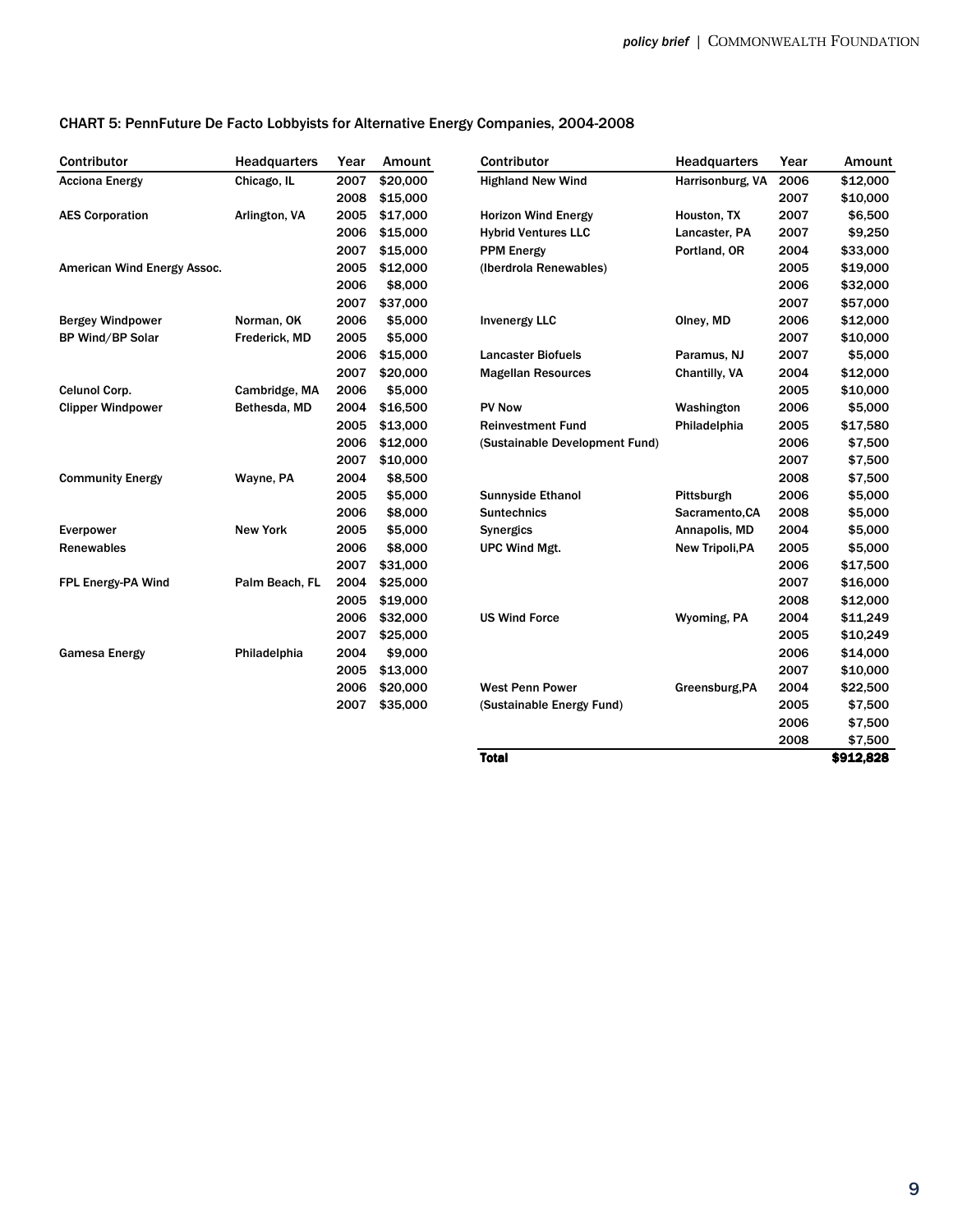COMMONWEALTH FOUNDATION **|** *policy brief*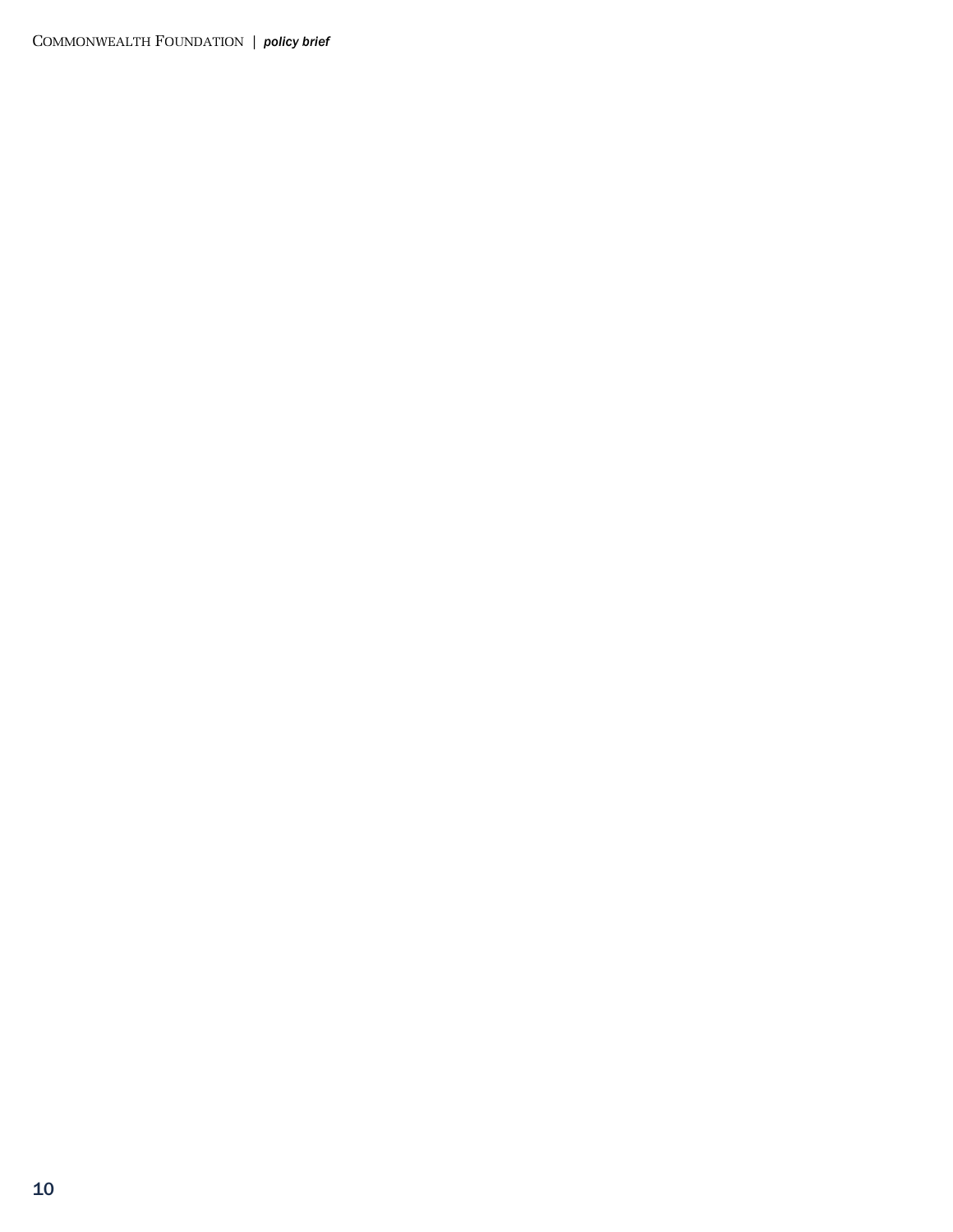# ENDNOTES

- 1. Text revised for clarity on July 14, 2010. Original text: "Since 2002, the group has lobbied for and received over \$1 million in taxpayer money, which is then used to lobby elected and appointed officials for additional taxpayer money."
- 2. http://ourphiladelphia.org/reports/13
- 3. National Institute on Money in State Politics, www.followthemoney.org
- 4. http://pennfuture.org/aboutus\_fi.aspx, viewed 5/26/10
- 5. https://www.palobbyingservices.state.pa.us/Act134/Public/EnhancedSearch.aspx, viewed 5/26,10 6. http://my.pennfuture.org/site/Survey?
- ACTION\_REQUIRED=URI\_ACTION\_USER\_REQUESTS&SURVEY\_ID=2600, viewed 5/13/10
- 7. http://www.pennfuture.org/aboutus.aspx, viewed 5/13/2010
- 8. http://www.pennfuture.org/legislation.aspx, viewed 5/13/2010
- 9. https://secure2.convio.net/penn/site/Advocacy? pagename=homepage&page=UserAction&id=441&AddInterest=1291, viewed 5/13/2010
- 10. http://my.pennfuture.org/site/Calendar/1389825225?view=Detail&id=105601, viewed 5/13/2010
- 11. http://www.pennfuture.org/media\_gpu\_detail.aspx?MediaID=902, viewed 5/13/2010
- 12. Text revised for clarity on July 14, 2010. Original text: "Completing the circle of funding, a.k.a. the iron triangle, PennFuture then uses that money to lobby for even higher taxes, more mandates, and taxpayerfunded grants. to support its lobbying efforts."
- 13. DeCoursey, Peter L. (2007, May 1). Enviros got \$1 million from state officials they defend and sue. Retrieved March 2, 2010, from http://www.Capitolwire.com.
- 14. Text revised for clarity on July 14, 2010. Original text: "All three foundations invest millions of dollars in organizations like PennFuture to advocate for taxpayer subsidization of less efficient and expensive "alternative" energy forms."